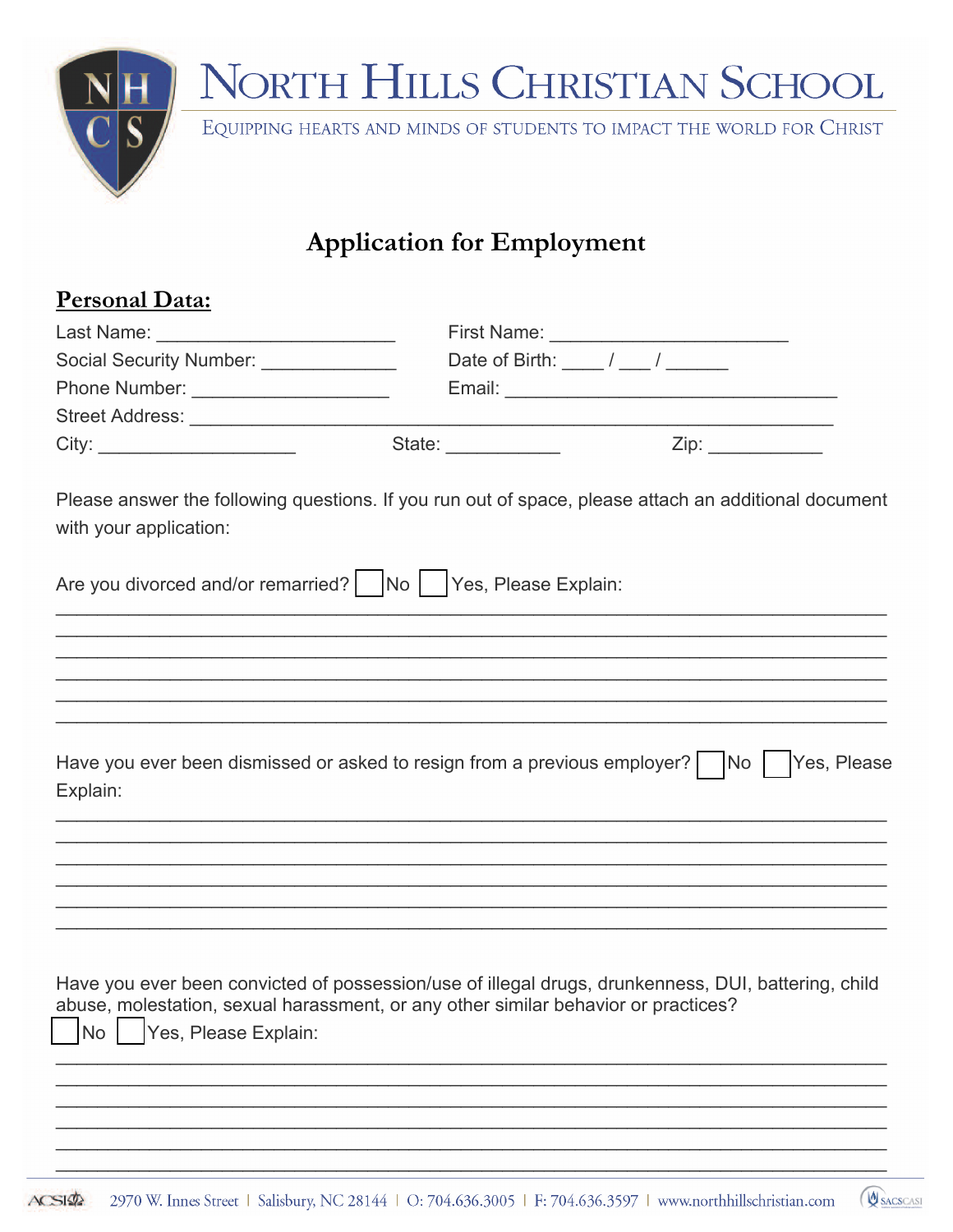EQUIPPING HEARTS AND MINDS OF STUDENTS TO IMPACT THE WORLD FOR CHRIST

| Are you legally eligible for employment in this country? Yes No, Please Explain: |  |
|----------------------------------------------------------------------------------|--|
|                                                                                  |  |

### **Application Information:**

| Date of Application:                                     | When are you available to begin at NHCS: |
|----------------------------------------------------------|------------------------------------------|
| Position(s) Desired:                                     |                                          |
| Applying for: Full-time Part-time                        |                                          |
| Age/Grade Preferences (Instructional Positions Only):    |                                          |
| Subject Area Preferences (Middle/High School Positions): |                                          |
| Willing to teach other ages/grades: Yes No               |                                          |

 $\mathcal{L}_\mathcal{L} = \mathcal{L}_\mathcal{L} = \mathcal{L}_\mathcal{L} = \mathcal{L}_\mathcal{L} = \mathcal{L}_\mathcal{L} = \mathcal{L}_\mathcal{L} = \mathcal{L}_\mathcal{L} = \mathcal{L}_\mathcal{L} = \mathcal{L}_\mathcal{L} = \mathcal{L}_\mathcal{L} = \mathcal{L}_\mathcal{L} = \mathcal{L}_\mathcal{L} = \mathcal{L}_\mathcal{L} = \mathcal{L}_\mathcal{L} = \mathcal{L}_\mathcal{L} = \mathcal{L}_\mathcal{L} = \mathcal{L}_\mathcal{L}$ \_\_\_\_\_\_\_\_\_\_\_\_\_\_\_\_\_\_\_\_\_\_\_\_\_\_\_\_\_\_\_\_\_\_\_\_\_\_\_\_\_\_\_\_\_\_\_\_\_\_\_\_\_\_\_\_\_\_\_\_\_\_\_\_\_\_\_\_\_\_\_\_\_\_\_\_\_\_\_\_ \_\_\_\_\_\_\_\_\_\_\_\_\_\_\_\_\_\_\_\_\_\_\_\_\_\_\_\_\_\_\_\_\_\_\_\_\_\_\_\_\_\_\_\_\_\_\_\_\_\_\_\_\_\_\_\_\_\_\_\_\_\_\_\_\_\_\_\_\_\_\_\_\_\_\_\_\_\_\_\_  $\mathcal{L}_\mathcal{L} = \mathcal{L}_\mathcal{L} = \mathcal{L}_\mathcal{L} = \mathcal{L}_\mathcal{L} = \mathcal{L}_\mathcal{L} = \mathcal{L}_\mathcal{L} = \mathcal{L}_\mathcal{L} = \mathcal{L}_\mathcal{L} = \mathcal{L}_\mathcal{L} = \mathcal{L}_\mathcal{L} = \mathcal{L}_\mathcal{L} = \mathcal{L}_\mathcal{L} = \mathcal{L}_\mathcal{L} = \mathcal{L}_\mathcal{L} = \mathcal{L}_\mathcal{L} = \mathcal{L}_\mathcal{L} = \mathcal{L}_\mathcal{L}$  $\mathcal{L}_\mathcal{L} = \mathcal{L}_\mathcal{L} = \mathcal{L}_\mathcal{L} = \mathcal{L}_\mathcal{L} = \mathcal{L}_\mathcal{L} = \mathcal{L}_\mathcal{L} = \mathcal{L}_\mathcal{L} = \mathcal{L}_\mathcal{L} = \mathcal{L}_\mathcal{L} = \mathcal{L}_\mathcal{L} = \mathcal{L}_\mathcal{L} = \mathcal{L}_\mathcal{L} = \mathcal{L}_\mathcal{L} = \mathcal{L}_\mathcal{L} = \mathcal{L}_\mathcal{L} = \mathcal{L}_\mathcal{L} = \mathcal{L}_\mathcal{L}$ 

#### **Skills and Interests:**

Please respond to the following topics. If you run out of space, please attach an additional document with your application:

\_\_\_\_\_\_\_\_\_\_\_\_\_\_\_\_\_\_\_\_\_\_\_\_\_\_\_\_\_\_\_\_\_\_\_\_\_\_\_\_\_\_\_\_\_\_\_\_\_\_\_\_\_\_\_\_\_\_\_\_\_\_\_\_\_\_\_\_\_\_\_\_\_\_\_\_\_\_\_\_ \_\_\_\_\_\_\_\_\_\_\_\_\_\_\_\_\_\_\_\_\_\_\_\_\_\_\_\_\_\_\_\_\_\_\_\_\_\_\_\_\_\_\_\_\_\_\_\_\_\_\_\_\_\_\_\_\_\_\_\_\_\_\_\_\_\_\_\_\_\_\_\_\_\_\_\_\_\_\_\_ \_\_\_\_\_\_\_\_\_\_\_\_\_\_\_\_\_\_\_\_\_\_\_\_\_\_\_\_\_\_\_\_\_\_\_\_\_\_\_\_\_\_\_\_\_\_\_\_\_\_\_\_\_\_\_\_\_\_\_\_\_\_\_\_\_\_\_\_\_\_\_\_\_\_\_\_\_\_\_\_

Please list any extra-curricular sports or activities that you would be interested in coaching or advising:

Please list any special skills, talents, or abilities that you believe will help you to perform well in the position:

\_\_\_\_\_\_\_\_\_\_\_\_\_\_\_\_\_\_\_\_\_\_\_\_\_\_\_\_\_\_\_\_\_\_\_\_\_\_\_\_\_\_\_\_\_\_\_\_\_\_\_\_\_\_\_\_\_\_\_\_\_\_\_\_\_\_\_\_\_\_\_\_\_\_\_\_\_\_\_\_ \_\_\_\_\_\_\_\_\_\_\_\_\_\_\_\_\_\_\_\_\_\_\_\_\_\_\_\_\_\_\_\_\_\_\_\_\_\_\_\_\_\_\_\_\_\_\_\_\_\_\_\_\_\_\_\_\_\_\_\_\_\_\_\_\_\_\_\_\_\_\_\_\_\_\_\_\_\_\_\_ \_\_\_\_\_\_\_\_\_\_\_\_\_\_\_\_\_\_\_\_\_\_\_\_\_\_\_\_\_\_\_\_\_\_\_\_\_\_\_\_\_\_\_\_\_\_\_\_\_\_\_\_\_\_\_\_\_\_\_\_\_\_\_\_\_\_\_\_\_\_\_\_\_\_\_\_\_\_\_\_

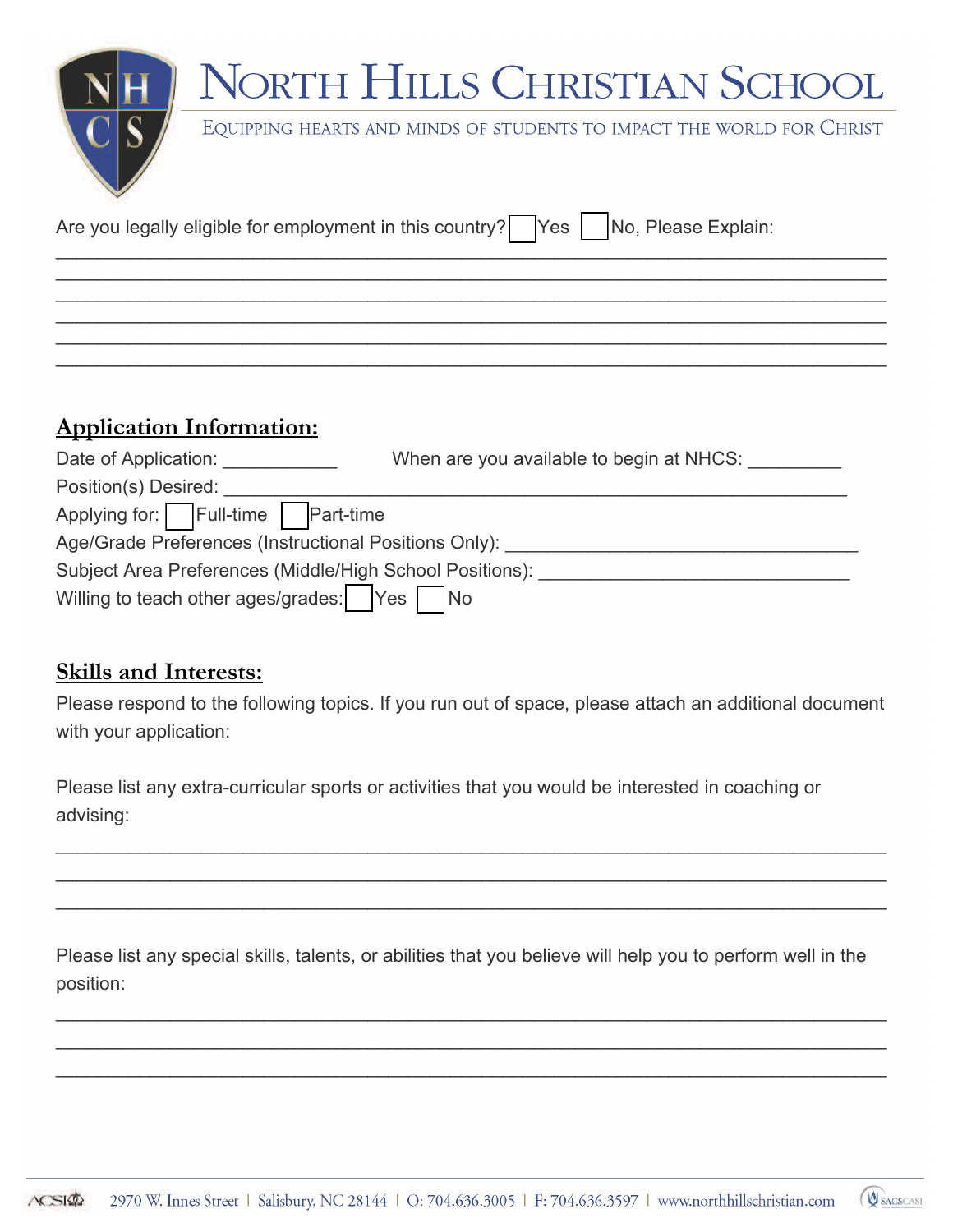

EQUIPPING HEARTS AND MINDS OF STUDENTS TO IMPACT THE WORLD FOR CHRIST

#### **Licensure:**

Please complete the following information only if you are applying for a teaching position.

| Do you hold a state teacher's license?  <br><b>Yes</b><br>If yes, date of expiration:<br> No  |  |
|-----------------------------------------------------------------------------------------------|--|
| If no, are you willing to pursue a teaching certificate?<br>'Yes .<br><b>INo</b>              |  |
| Do you hold an ACSI teacher's license?  <br>Yes $\mid$<br>If yes, date of expiration:<br>l No |  |
| If no, are you willing to pursue an ACSI teaching certificate?<br>Yes<br><b>INo</b>           |  |
| Area(s) of certification (state or ACSI):                                                     |  |

### **Testimony and Calling:**

*North Hills Christian School expects its faculty and staff to be members or regular attendees of a local church.*

| Name of Church you Attend:          |                          |
|-------------------------------------|--------------------------|
| Denomination:                       | Are you a Member? Yes No |
| Attendance: Rare Cocasional Regular |                          |

Please respond to the following topics. If you run out of space, please attach an additional document with your application:

\_\_\_\_\_\_\_\_\_\_\_\_\_\_\_\_\_\_\_\_\_\_\_\_\_\_\_\_\_\_\_\_\_\_\_\_\_\_\_\_\_\_\_\_\_\_\_\_\_\_\_\_\_\_\_\_\_\_\_\_\_\_\_\_\_\_\_\_\_\_\_\_\_\_\_\_\_\_\_\_ \_\_\_\_\_\_\_\_\_\_\_\_\_\_\_\_\_\_\_\_\_\_\_\_\_\_\_\_\_\_\_\_\_\_\_\_\_\_\_\_\_\_\_\_\_\_\_\_\_\_\_\_\_\_\_\_\_\_\_\_\_\_\_\_\_\_\_\_\_\_\_\_\_\_\_\_\_\_\_\_  $\mathcal{L}_\mathcal{L} = \mathcal{L}_\mathcal{L} = \mathcal{L}_\mathcal{L} = \mathcal{L}_\mathcal{L} = \mathcal{L}_\mathcal{L} = \mathcal{L}_\mathcal{L} = \mathcal{L}_\mathcal{L} = \mathcal{L}_\mathcal{L} = \mathcal{L}_\mathcal{L} = \mathcal{L}_\mathcal{L} = \mathcal{L}_\mathcal{L} = \mathcal{L}_\mathcal{L} = \mathcal{L}_\mathcal{L} = \mathcal{L}_\mathcal{L} = \mathcal{L}_\mathcal{L} = \mathcal{L}_\mathcal{L} = \mathcal{L}_\mathcal{L}$  $\mathcal{L}_\mathcal{L} = \mathcal{L}_\mathcal{L} = \mathcal{L}_\mathcal{L} = \mathcal{L}_\mathcal{L} = \mathcal{L}_\mathcal{L} = \mathcal{L}_\mathcal{L} = \mathcal{L}_\mathcal{L} = \mathcal{L}_\mathcal{L} = \mathcal{L}_\mathcal{L} = \mathcal{L}_\mathcal{L} = \mathcal{L}_\mathcal{L} = \mathcal{L}_\mathcal{L} = \mathcal{L}_\mathcal{L} = \mathcal{L}_\mathcal{L} = \mathcal{L}_\mathcal{L} = \mathcal{L}_\mathcal{L} = \mathcal{L}_\mathcal{L}$ \_\_\_\_\_\_\_\_\_\_\_\_\_\_\_\_\_\_\_\_\_\_\_\_\_\_\_\_\_\_\_\_\_\_\_\_\_\_\_\_\_\_\_\_\_\_\_\_\_\_\_\_\_\_\_\_\_\_\_\_\_\_\_\_\_\_\_\_\_\_\_\_\_\_\_\_\_\_\_\_  $\mathcal{L}_\mathcal{L} = \mathcal{L}_\mathcal{L} = \mathcal{L}_\mathcal{L} = \mathcal{L}_\mathcal{L} = \mathcal{L}_\mathcal{L} = \mathcal{L}_\mathcal{L} = \mathcal{L}_\mathcal{L} = \mathcal{L}_\mathcal{L} = \mathcal{L}_\mathcal{L} = \mathcal{L}_\mathcal{L} = \mathcal{L}_\mathcal{L} = \mathcal{L}_\mathcal{L} = \mathcal{L}_\mathcal{L} = \mathcal{L}_\mathcal{L} = \mathcal{L}_\mathcal{L} = \mathcal{L}_\mathcal{L} = \mathcal{L}_\mathcal{L}$ 

Please briefly give your personal Christian testimony:

Describe your sense of leading by God to serve Him in a Christian school, including your lending to serve Him at North Hills Christian School:

\_\_\_\_\_\_\_\_\_\_\_\_\_\_\_\_\_\_\_\_\_\_\_\_\_\_\_\_\_\_\_\_\_\_\_\_\_\_\_\_\_\_\_\_\_\_\_\_\_\_\_\_\_\_\_\_\_\_\_\_\_\_\_\_\_\_\_\_\_\_\_\_\_\_\_\_\_\_\_\_ \_\_\_\_\_\_\_\_\_\_\_\_\_\_\_\_\_\_\_\_\_\_\_\_\_\_\_\_\_\_\_\_\_\_\_\_\_\_\_\_\_\_\_\_\_\_\_\_\_\_\_\_\_\_\_\_\_\_\_\_\_\_\_\_\_\_\_\_\_\_\_\_\_\_\_\_\_\_\_\_  $\mathcal{L}_\mathcal{L} = \mathcal{L}_\mathcal{L} = \mathcal{L}_\mathcal{L} = \mathcal{L}_\mathcal{L} = \mathcal{L}_\mathcal{L} = \mathcal{L}_\mathcal{L} = \mathcal{L}_\mathcal{L} = \mathcal{L}_\mathcal{L} = \mathcal{L}_\mathcal{L} = \mathcal{L}_\mathcal{L} = \mathcal{L}_\mathcal{L} = \mathcal{L}_\mathcal{L} = \mathcal{L}_\mathcal{L} = \mathcal{L}_\mathcal{L} = \mathcal{L}_\mathcal{L} = \mathcal{L}_\mathcal{L} = \mathcal{L}_\mathcal{L}$  $\mathcal{L}_\mathcal{L} = \mathcal{L}_\mathcal{L} = \mathcal{L}_\mathcal{L} = \mathcal{L}_\mathcal{L} = \mathcal{L}_\mathcal{L} = \mathcal{L}_\mathcal{L} = \mathcal{L}_\mathcal{L} = \mathcal{L}_\mathcal{L} = \mathcal{L}_\mathcal{L} = \mathcal{L}_\mathcal{L} = \mathcal{L}_\mathcal{L} = \mathcal{L}_\mathcal{L} = \mathcal{L}_\mathcal{L} = \mathcal{L}_\mathcal{L} = \mathcal{L}_\mathcal{L} = \mathcal{L}_\mathcal{L} = \mathcal{L}_\mathcal{L}$ \_\_\_\_\_\_\_\_\_\_\_\_\_\_\_\_\_\_\_\_\_\_\_\_\_\_\_\_\_\_\_\_\_\_\_\_\_\_\_\_\_\_\_\_\_\_\_\_\_\_\_\_\_\_\_\_\_\_\_\_\_\_\_\_\_\_\_\_\_\_\_\_\_\_\_\_\_\_\_\_ \_\_\_\_\_\_\_\_\_\_\_\_\_\_\_\_\_\_\_\_\_\_\_\_\_\_\_\_\_\_\_\_\_\_\_\_\_\_\_\_\_\_\_\_\_\_\_\_\_\_\_\_\_\_\_\_\_\_\_\_\_\_\_\_\_\_\_\_\_\_\_\_\_\_\_\_\_\_\_\_

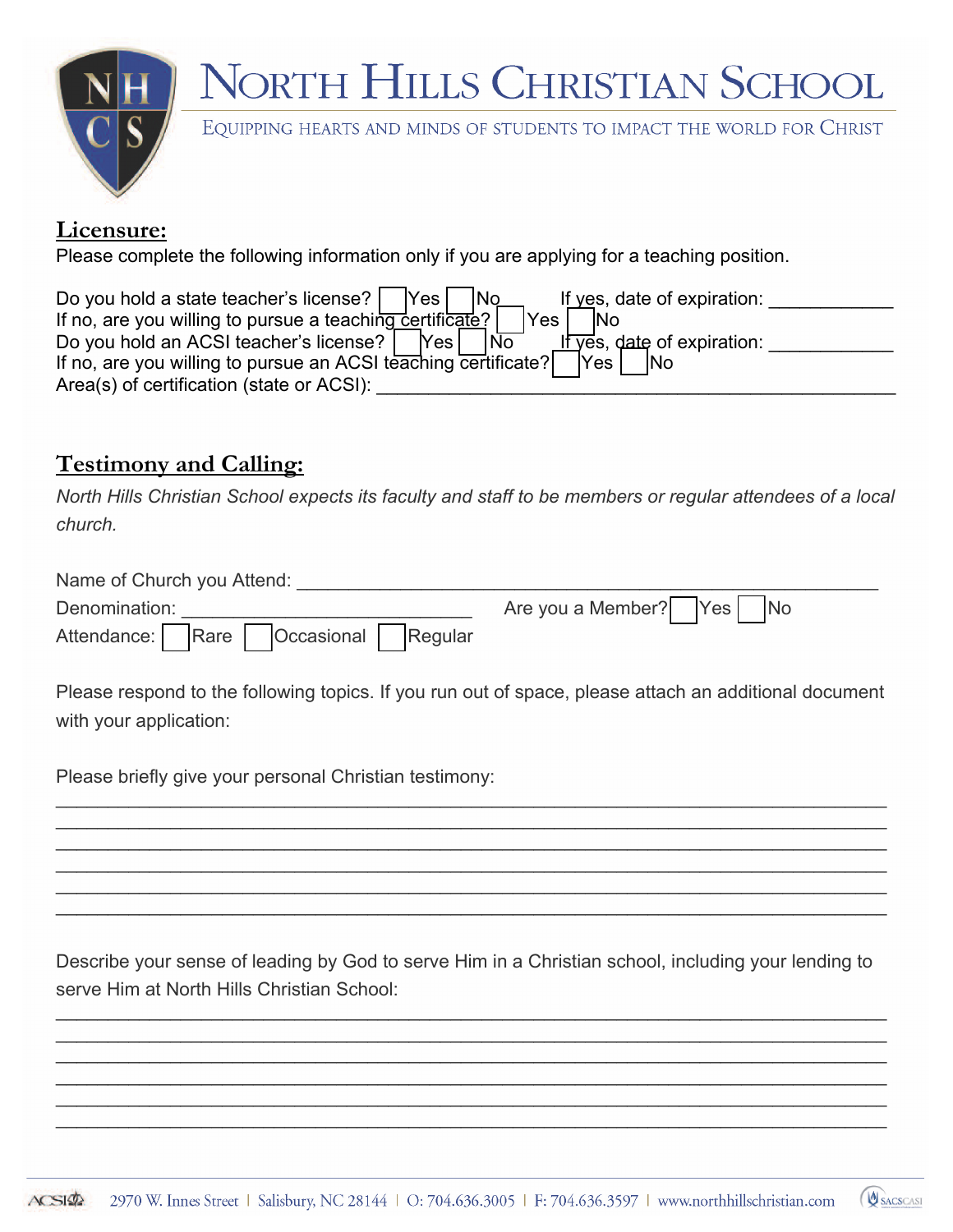

EQUIPPING HEARTS AND MINDS OF STUDENTS TO IMPACT THE WORLD FOR CHRIST

### **Education:**

Please list beginning with the most recent school.

*For instructional positions, copies of all college and/or university official transcripts, both undergraduate and graduate, should be filed with your applications or soon after submission. Please list any courses in Christian Philosophy of Education.*

|                                                       |  | State: _________________                    |
|-------------------------------------------------------|--|---------------------------------------------|
|                                                       |  |                                             |
|                                                       |  |                                             |
|                                                       |  | State: _________________                    |
|                                                       |  |                                             |
|                                                       |  |                                             |
|                                                       |  | State: __________________                   |
|                                                       |  | Major: __________________________________   |
|                                                       |  |                                             |
|                                                       |  | State: _________________                    |
|                                                       |  | Major: National Communication of the Major: |
|                                                       |  |                                             |
| <b>Work Experience:</b>                               |  |                                             |
| Please list beginning with your most recent position. |  |                                             |
|                                                       |  | From: _______________ To: ____________      |
|                                                       |  | Phone: _________________________            |
|                                                       |  |                                             |
|                                                       |  |                                             |

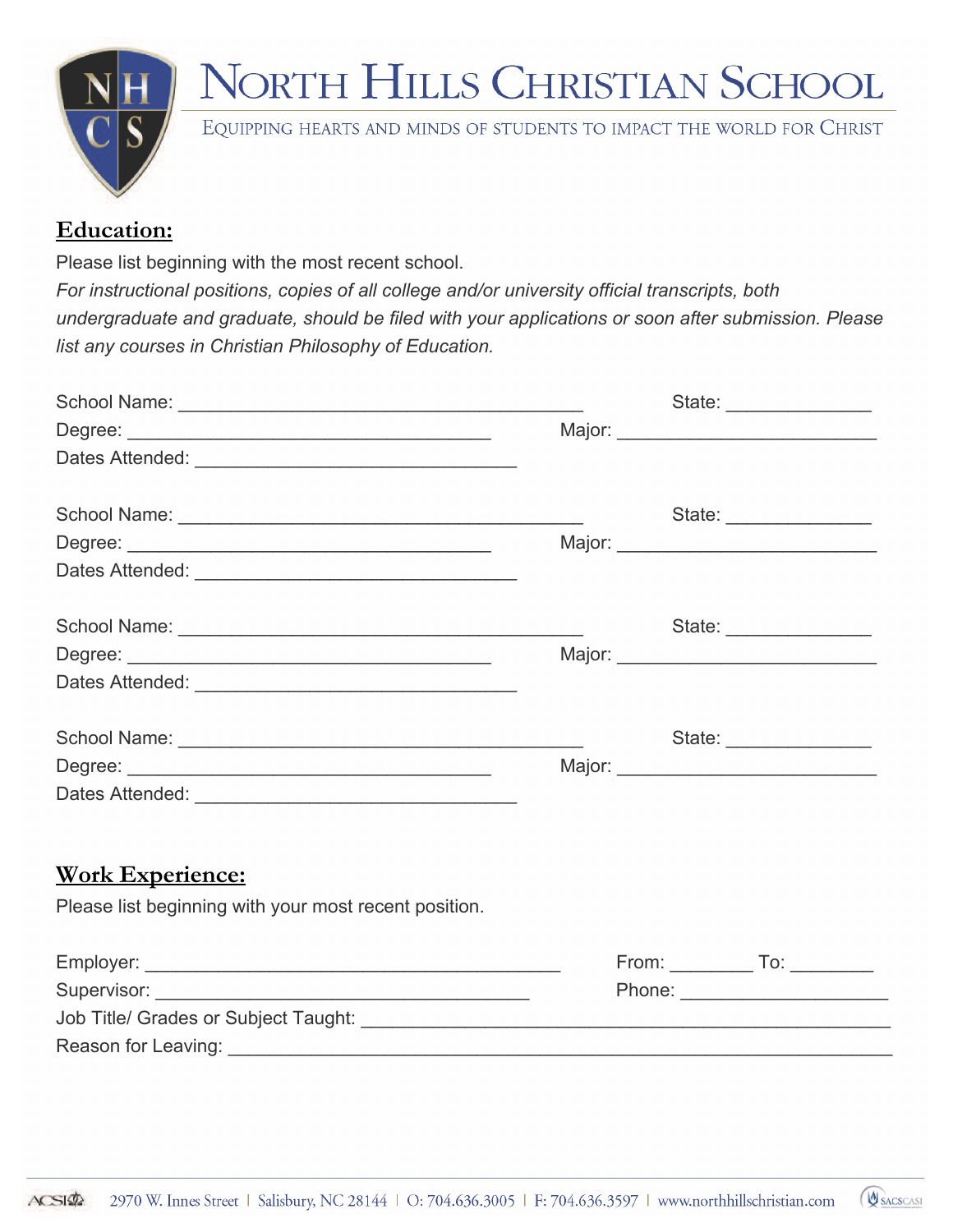

EQUIPPING HEARTS AND MINDS OF STUDENTS TO IMPACT THE WORLD FOR CHRIST

|                     | Phone: _________________________     |
|---------------------|--------------------------------------|
|                     |                                      |
|                     |                                      |
|                     | From: ______________ To: ___________ |
|                     |                                      |
|                     |                                      |
| Reason for Leaving: |                                      |

#### References:

A minimum of three references is requested. If you have additional references, please attach them with your application.

| Name: Name: |                                 |                                                                                                                       |          |
|-------------|---------------------------------|-----------------------------------------------------------------------------------------------------------------------|----------|
|             |                                 | Phone: ______________________                                                                                         |          |
|             |                                 |                                                                                                                       |          |
| City:       | State: <u>_________________</u> | Zip:                                                                                                                  |          |
|             |                                 |                                                                                                                       |          |
|             |                                 | Phone: ______________________                                                                                         |          |
|             |                                 |                                                                                                                       |          |
| City:       | State:                          |                                                                                                                       |          |
|             |                                 | $SI\Phi$ 2970 W. Innes Street   Salisbury, NC 28144   O: 704.636.3005   F: 704.636.3597   www.northhillschristian.com | SACSCASI |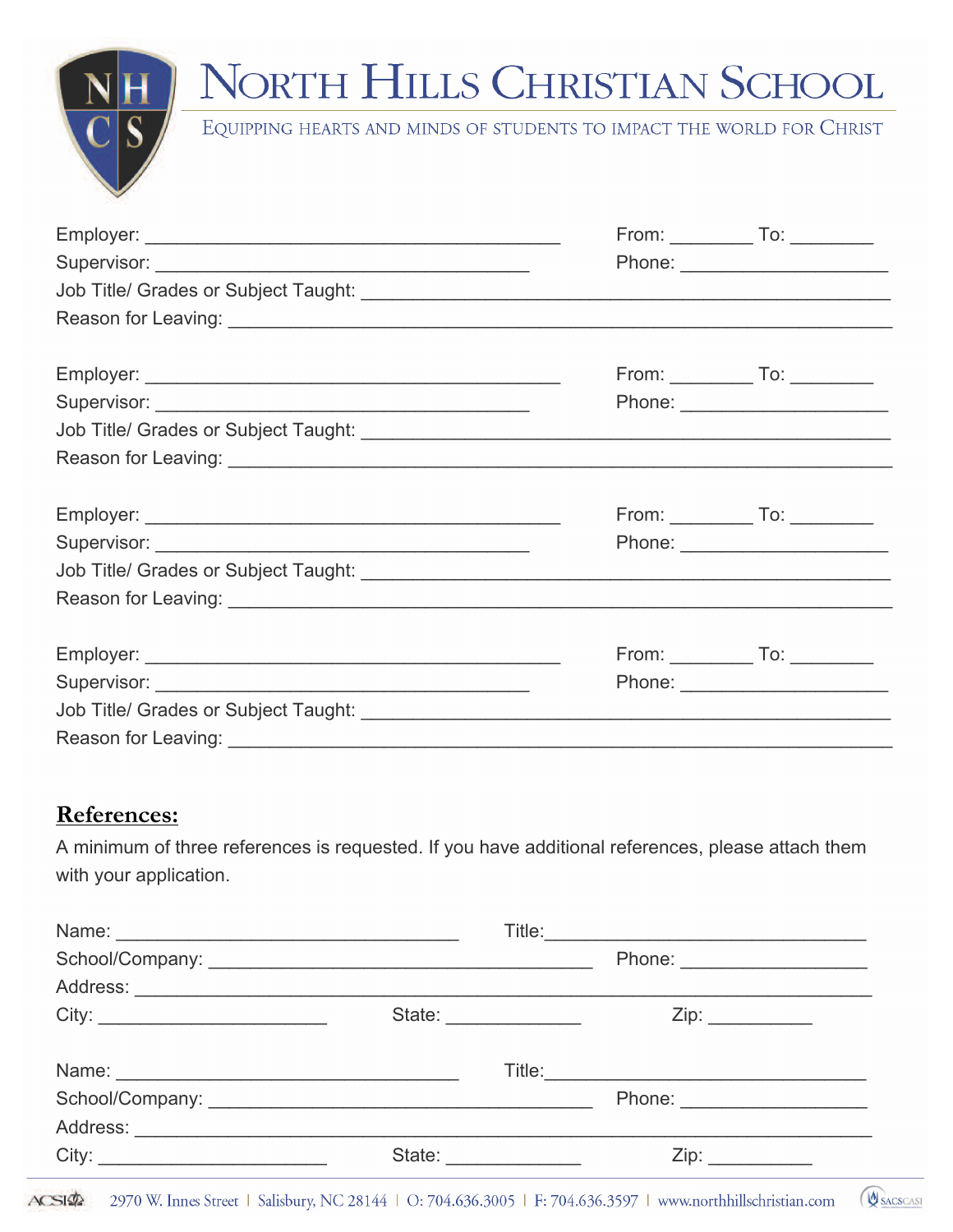EQUIPPING HEARTS AND MINDS OF STUDENTS TO IMPACT THE WORLD FOR CHRIST

| Name:    |        | Title: |  |
|----------|--------|--------|--|
|          |        | Phone: |  |
| Address: |        |        |  |
| City:    | State: | Zip:   |  |

#### **Emergency Contact:**

Please provide the name, address, and telephone number of someone who should be contacted in case of an emergency.

| Name:                 |        | Relationship:    |
|-----------------------|--------|------------------|
| <b>Primary Phone:</b> |        | Secondary Phone: |
| Address:              |        |                  |
| City:                 | State: | Zip:             |

### **Philosophy:**

*North Hills Christian School expects all of its employees – both instructional and non-instructional – to be models of good character and to be in agreement with its moral views. All North Hills Christian School faculty and staff members must be evangelical Christians who are in agreement with the school's philosophy, mission, vision, core values, and statement of faith.*

Please articulate your views on each of the following issues. If you run out of space, please attach an additional document with your application:

 $\mathcal{L}_\mathcal{L} = \mathcal{L}_\mathcal{L} = \mathcal{L}_\mathcal{L} = \mathcal{L}_\mathcal{L} = \mathcal{L}_\mathcal{L} = \mathcal{L}_\mathcal{L} = \mathcal{L}_\mathcal{L} = \mathcal{L}_\mathcal{L} = \mathcal{L}_\mathcal{L} = \mathcal{L}_\mathcal{L} = \mathcal{L}_\mathcal{L} = \mathcal{L}_\mathcal{L} = \mathcal{L}_\mathcal{L} = \mathcal{L}_\mathcal{L} = \mathcal{L}_\mathcal{L} = \mathcal{L}_\mathcal{L} = \mathcal{L}_\mathcal{L}$  $\mathcal{L}_\mathcal{L} = \mathcal{L}_\mathcal{L} = \mathcal{L}_\mathcal{L} = \mathcal{L}_\mathcal{L} = \mathcal{L}_\mathcal{L} = \mathcal{L}_\mathcal{L} = \mathcal{L}_\mathcal{L} = \mathcal{L}_\mathcal{L} = \mathcal{L}_\mathcal{L} = \mathcal{L}_\mathcal{L} = \mathcal{L}_\mathcal{L} = \mathcal{L}_\mathcal{L} = \mathcal{L}_\mathcal{L} = \mathcal{L}_\mathcal{L} = \mathcal{L}_\mathcal{L} = \mathcal{L}_\mathcal{L} = \mathcal{L}_\mathcal{L}$  $\mathcal{L}_\mathcal{L} = \mathcal{L}_\mathcal{L} = \mathcal{L}_\mathcal{L} = \mathcal{L}_\mathcal{L} = \mathcal{L}_\mathcal{L} = \mathcal{L}_\mathcal{L} = \mathcal{L}_\mathcal{L} = \mathcal{L}_\mathcal{L} = \mathcal{L}_\mathcal{L} = \mathcal{L}_\mathcal{L} = \mathcal{L}_\mathcal{L} = \mathcal{L}_\mathcal{L} = \mathcal{L}_\mathcal{L} = \mathcal{L}_\mathcal{L} = \mathcal{L}_\mathcal{L} = \mathcal{L}_\mathcal{L} = \mathcal{L}_\mathcal{L}$  $\mathcal{L}_\mathcal{L} = \mathcal{L}_\mathcal{L} = \mathcal{L}_\mathcal{L} = \mathcal{L}_\mathcal{L} = \mathcal{L}_\mathcal{L} = \mathcal{L}_\mathcal{L} = \mathcal{L}_\mathcal{L} = \mathcal{L}_\mathcal{L} = \mathcal{L}_\mathcal{L} = \mathcal{L}_\mathcal{L} = \mathcal{L}_\mathcal{L} = \mathcal{L}_\mathcal{L} = \mathcal{L}_\mathcal{L} = \mathcal{L}_\mathcal{L} = \mathcal{L}_\mathcal{L} = \mathcal{L}_\mathcal{L} = \mathcal{L}_\mathcal{L}$  $\mathcal{L}_\mathcal{L} = \mathcal{L}_\mathcal{L} = \mathcal{L}_\mathcal{L} = \mathcal{L}_\mathcal{L} = \mathcal{L}_\mathcal{L} = \mathcal{L}_\mathcal{L} = \mathcal{L}_\mathcal{L} = \mathcal{L}_\mathcal{L} = \mathcal{L}_\mathcal{L} = \mathcal{L}_\mathcal{L} = \mathcal{L}_\mathcal{L} = \mathcal{L}_\mathcal{L} = \mathcal{L}_\mathcal{L} = \mathcal{L}_\mathcal{L} = \mathcal{L}_\mathcal{L} = \mathcal{L}_\mathcal{L} = \mathcal{L}_\mathcal{L}$  $\mathcal{L}_\mathcal{L} = \mathcal{L}_\mathcal{L} = \mathcal{L}_\mathcal{L} = \mathcal{L}_\mathcal{L} = \mathcal{L}_\mathcal{L} = \mathcal{L}_\mathcal{L} = \mathcal{L}_\mathcal{L} = \mathcal{L}_\mathcal{L} = \mathcal{L}_\mathcal{L} = \mathcal{L}_\mathcal{L} = \mathcal{L}_\mathcal{L} = \mathcal{L}_\mathcal{L} = \mathcal{L}_\mathcal{L} = \mathcal{L}_\mathcal{L} = \mathcal{L}_\mathcal{L} = \mathcal{L}_\mathcal{L} = \mathcal{L}_\mathcal{L}$ 

Your views on premarital sex:

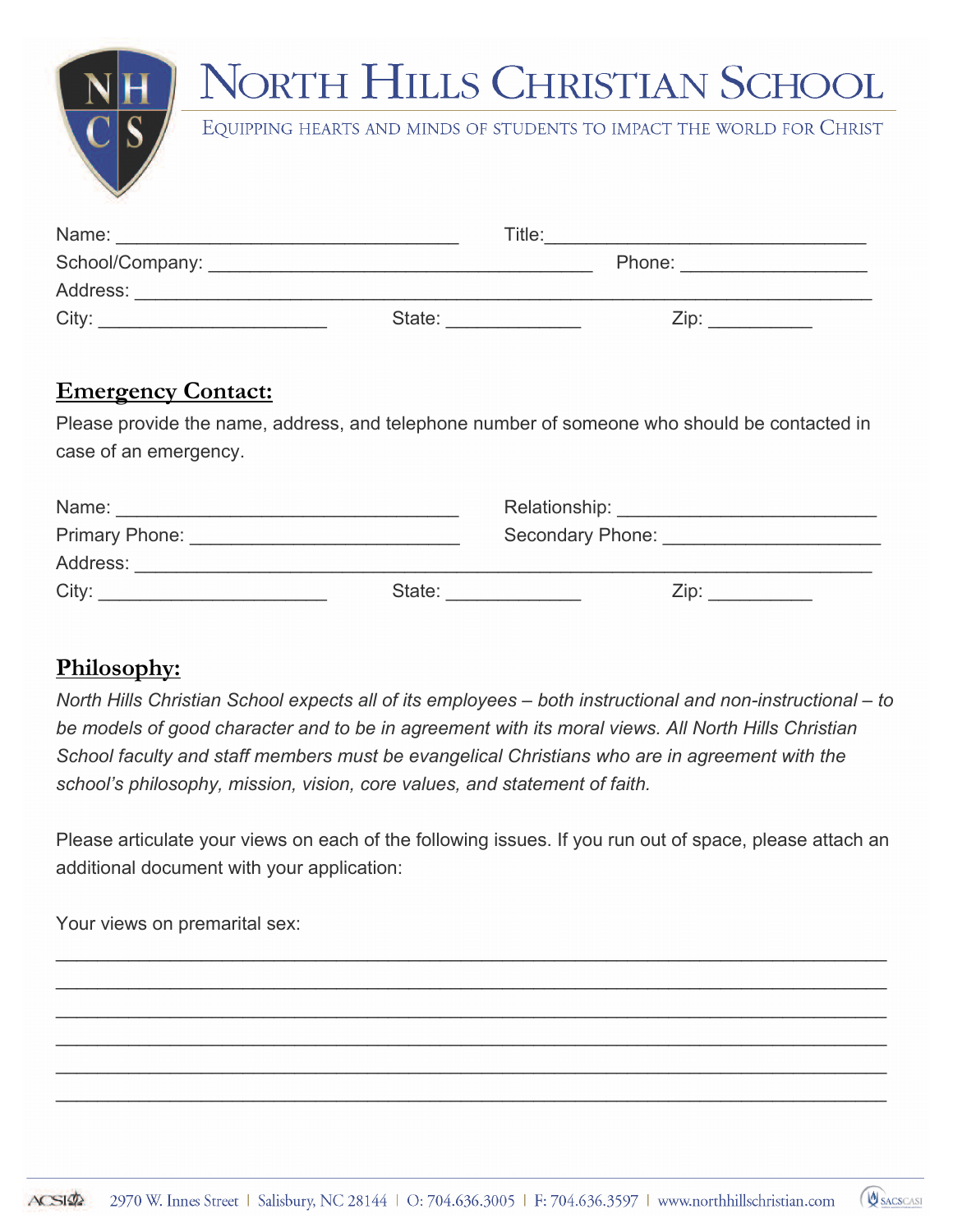

Your views on divorce and marriage:

Your views on abortion:

Your views on homosexuality:

Your views on use of alcoholic beverages, tobacco, and mind/mood altering drugs:

**J** SACSCASI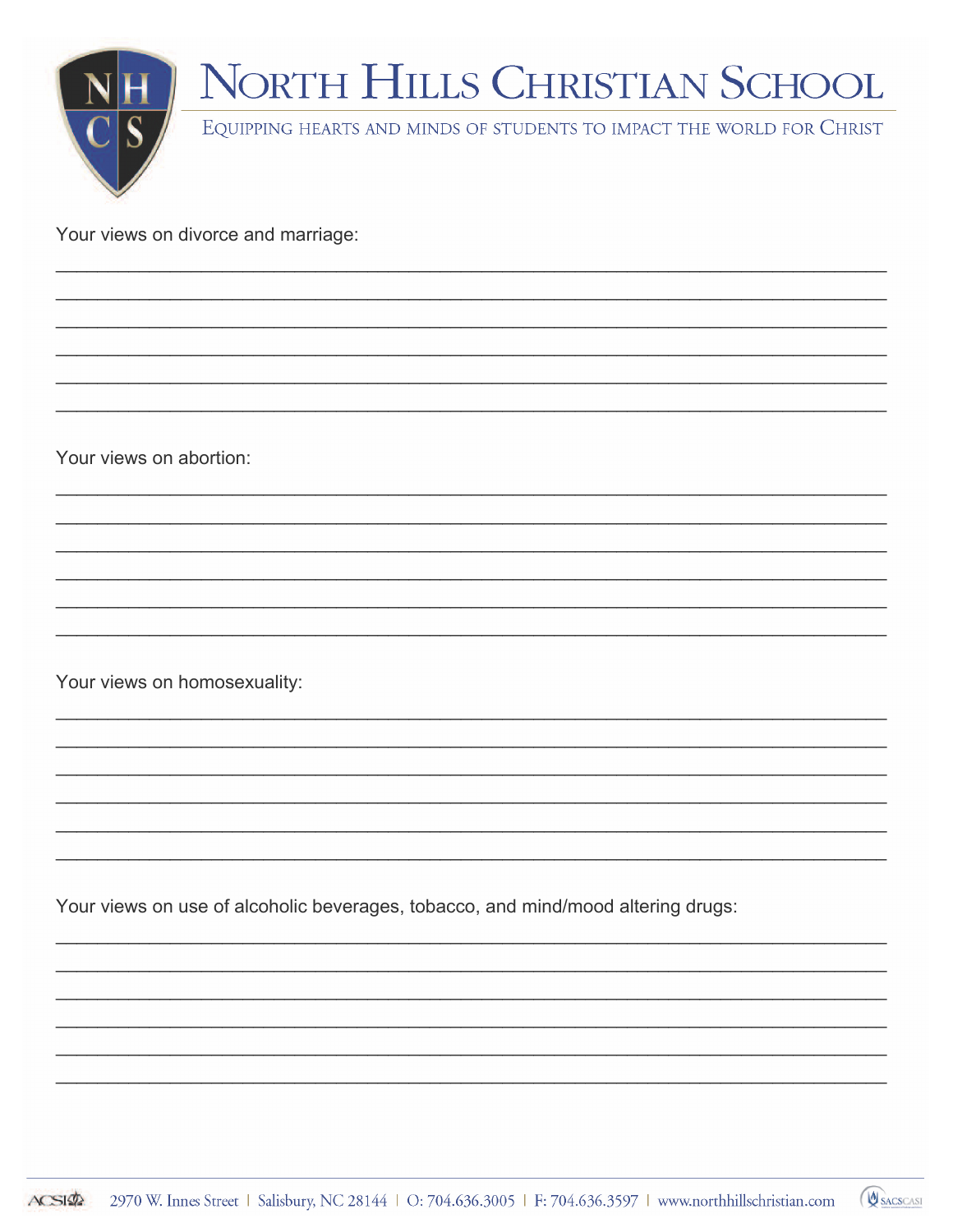

Your personal spiritual disciplines (i.e. your practice of prayer, worship, etc.):

Please respond to the following items only if you are applying for an instructional position (teacher or teacher's assistant).

Your view of the Bible:

Your view on the origins of the universe and man:

Your view on school discipline; specifically on the principles of Matthew 18:15-17 in the context of a Christian school:

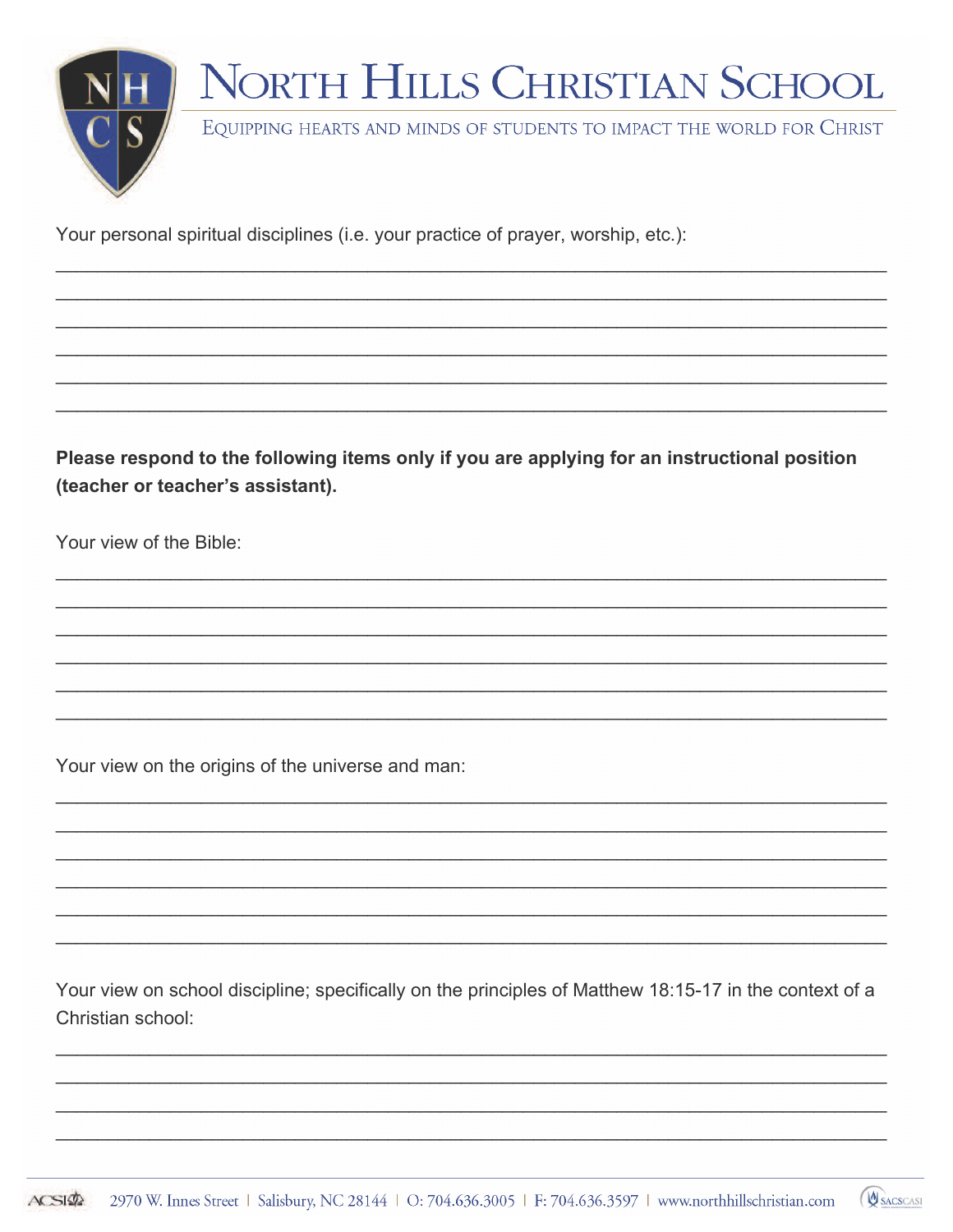

 $\mathcal{L}_\mathcal{L} = \mathcal{L}_\mathcal{L} = \mathcal{L}_\mathcal{L} = \mathcal{L}_\mathcal{L} = \mathcal{L}_\mathcal{L} = \mathcal{L}_\mathcal{L} = \mathcal{L}_\mathcal{L} = \mathcal{L}_\mathcal{L} = \mathcal{L}_\mathcal{L} = \mathcal{L}_\mathcal{L} = \mathcal{L}_\mathcal{L} = \mathcal{L}_\mathcal{L} = \mathcal{L}_\mathcal{L} = \mathcal{L}_\mathcal{L} = \mathcal{L}_\mathcal{L} = \mathcal{L}_\mathcal{L} = \mathcal{L}_\mathcal{L}$  $\mathcal{L}_\mathcal{L} = \mathcal{L}_\mathcal{L} = \mathcal{L}_\mathcal{L} = \mathcal{L}_\mathcal{L} = \mathcal{L}_\mathcal{L} = \mathcal{L}_\mathcal{L} = \mathcal{L}_\mathcal{L} = \mathcal{L}_\mathcal{L} = \mathcal{L}_\mathcal{L} = \mathcal{L}_\mathcal{L} = \mathcal{L}_\mathcal{L} = \mathcal{L}_\mathcal{L} = \mathcal{L}_\mathcal{L} = \mathcal{L}_\mathcal{L} = \mathcal{L}_\mathcal{L} = \mathcal{L}_\mathcal{L} = \mathcal{L}_\mathcal{L}$  $\mathcal{L}_\mathcal{L} = \mathcal{L}_\mathcal{L} = \mathcal{L}_\mathcal{L} = \mathcal{L}_\mathcal{L} = \mathcal{L}_\mathcal{L} = \mathcal{L}_\mathcal{L} = \mathcal{L}_\mathcal{L} = \mathcal{L}_\mathcal{L} = \mathcal{L}_\mathcal{L} = \mathcal{L}_\mathcal{L} = \mathcal{L}_\mathcal{L} = \mathcal{L}_\mathcal{L} = \mathcal{L}_\mathcal{L} = \mathcal{L}_\mathcal{L} = \mathcal{L}_\mathcal{L} = \mathcal{L}_\mathcal{L} = \mathcal{L}_\mathcal{L}$  $\mathcal{L}_\mathcal{L} = \mathcal{L}_\mathcal{L} = \mathcal{L}_\mathcal{L} = \mathcal{L}_\mathcal{L} = \mathcal{L}_\mathcal{L} = \mathcal{L}_\mathcal{L} = \mathcal{L}_\mathcal{L} = \mathcal{L}_\mathcal{L} = \mathcal{L}_\mathcal{L} = \mathcal{L}_\mathcal{L} = \mathcal{L}_\mathcal{L} = \mathcal{L}_\mathcal{L} = \mathcal{L}_\mathcal{L} = \mathcal{L}_\mathcal{L} = \mathcal{L}_\mathcal{L} = \mathcal{L}_\mathcal{L} = \mathcal{L}_\mathcal{L}$ 

Your philosophy of Christian education:

### **Statement of Faith:**

North Hills Christian School believes the Bible is inspired, authoritative, inerrant, and infallible and is our final authority in matters of doctrine and practice. (2 Timothy 3:16), (2 Peter 1:21)

We believe there is one God, eternally existent in three persons - Father, Son, and Holy Spirit. He created the universe and everything in it. (Genesis 1:1), (Matthew 28:19), (John 10:30)

We believe that Jesus Christ is the Son of God and is fully divine and fully human. (John 10:33) We believe in His virgin birth (Isaiah 7:14), (Matthew 1:23), (Luke 1:35), His sinless life (Hebrews 4:15), (Hebrews 7:26), His miracles (John 2:11), His vicarious and atoning death (1Corinthians 15:3), (Ephesians 1:7), (Hebrews 2:9), His resurrection (John 11:25), (1 Corinthians 15:4), His ascension to the right hand of the Father (Mark 16:19), and His personal future return in power and glory (Acts 1:11), (Revelation 19:11).

We believe that every human is born sinful and in need of salvation. Those who receive salvation are justified by faith in the shed blood of Christ and that only by God's grace and through faith are we saved. (John 3:16-19, John 5:24), (Romans 3:23, Romans 5:8-9), (Ephesians 2:8-10), (Titus 3:5)

We believe that Jesus Christ will return to renew the whole creation and to judge the living and the dead. (John5:28-29)

We believe in the spiritual unity of the body of Christ, which is the Church. It is composed of all believers who have accepted Jesus Christ as Savior. (Romans 8:9), (1 Corinthians 12:12-13), (Galatians 3:26-28)

We believe in the ministry of the Holy Spirit, by whose indwelling the Christian is enabled to exercise spiritual gifts and live a godly life. (Romans 8:13-14), (1 Corinthians 3:16, 1 Corinthians 6:19-20), (Ephesians 4:30, Ephesians 5:18)

We believe that the will of God for all believers is to give evidence of sanctification through being honorable in all relations with others and by increasing in the knowledge of Christ and growing in grace. (Romans 12:1-2), (1 Thessalonians 4:3), (James 1:27)

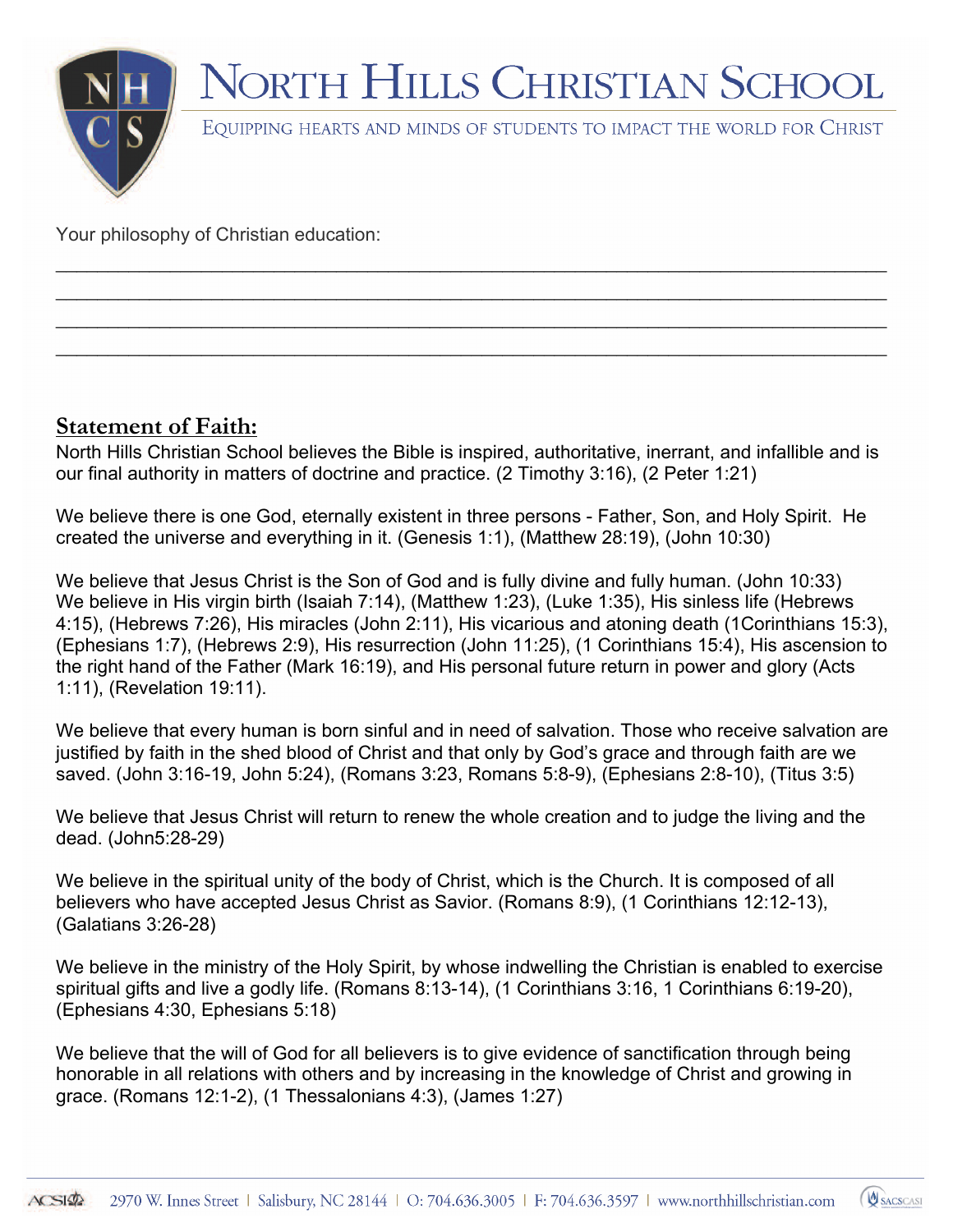

EQUIPPING HEARTS AND MINDS OF STUDENTS TO IMPACT THE WORLD FOR CHRIST

We believe that God created men and women in His image and that these two distinct, yet complementary genders together reflect the image and nature of God. We believe that marriage is a

sacred, exclusive union between a man and a woman and serves as a picture of Christ's relationship with the church. We believe that God has commanded that sexual activity be exclusively reserved to a man and a woman who are married to each other. (Genesis 2:18-24), (Matthew 5:27-28, Matthew 15:18-20, Matthew 19:3-12), (Ephesians 5:22-33), (1 Corinthians 6:9-11&18, 1 Corinthians 7:1-5), (Hebrews 13:4)

We believe that the Bible describes how Christians ought to live and is the final authority of all that we believe concerning truth, morality, and personal conduct.

Without reservation, I support and agree with the North Hills Christian School Statement of Faith.

Signature: \_\_\_\_\_\_\_\_\_\_\_\_\_\_\_\_\_\_\_\_\_\_\_\_\_\_\_\_\_\_\_\_\_\_\_ Date: \_\_\_\_\_\_\_\_\_\_\_\_\_\_\_\_\_\_

*If any of your personal beliefs are out of accord with this statement, please attach an additional document with your application explaining why.*

### **Agreement to Terms of Application:**

I understand that North Hills Christian School does not discriminate in its employment practices on the basis of race, color, sex, disability, or national, or ethnic origin.

I hereby certify that the facts set forth in this application are true and complete to the best of my knowledge. I understand that discovery of falsified information of significant omission of fact may prevent me from being hired, or if hired, I may be subject to immediate termination of employment.

I authorize North Hills Christian School to inquire about my work and personal history and to verify all data given in my application for employment, related papers, and oral interviews. I authorize the release and giving of information requested by North Hills Christian School, such as employment records, performance reviews, and personal references. I release any person, organization or company from liability or damage which may result from furnishing the information requested. I further waive the right to ever personally review any references given to North Hills Christian School.